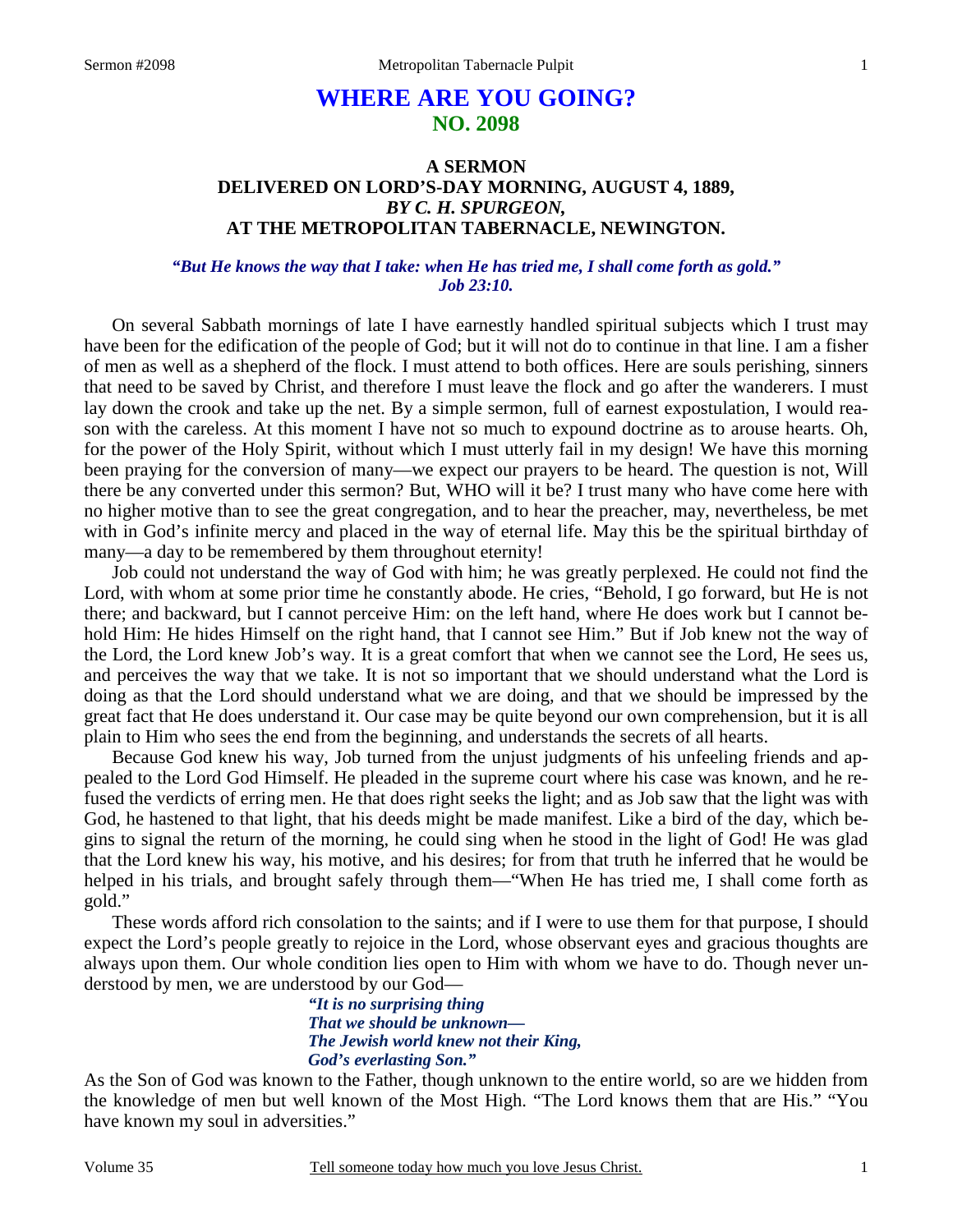I quit the design of comforting the people of God for the more presently pressing work of arousing the unconverted; their way is evil, and the end thereof is destruction. Oh, that I could arouse them to a sense of their condition! To that end I shall ask four questions of every man and woman within reach of my voice. God knows the way that you take. I will ask you first: Do you know your own way? Secondly: Is it a comfort to you that God knows your way? Thirdly: Are you tried in the way? And, if so, fourthly: Have you confidence in God as the result of that trial? Can you say with Job, "When He has tried me, I shall come forth as gold"?

**I.** My hearer, I ask you, first: Do You have a way? There is a way which you have taken, chosen, selected for yourself; there is a way which you follow in desire, word and act. So far as your life is left to your own management, there is a way which you voluntarily take and willingly follow. Do you know what that way is? It is not everyone who does know as much as that. It is a very simple question to put to you; but yet it is a very necessary one to a great many; for many walk on as in a dream.

Do you know where you are going? "Of course," says one, "everybody knows where he is going." Do you know where you are going, and do you carefully consider your end? You are steaming across the deep sea of time into the main ocean of eternity; to what port are you steering? Where go you, O man? The birds in the heaven know their time and place when they fly away in due season, but do you know where you are speeding? Do you keep watch, looking ahead for the shore? What shore are you expecting to see? For what purpose are you living? What is the end and drift of your daily action? I fear that many in this vast congregation are not prepared to give a deliberate answer which will be pleasant to utter and to think upon. Is not this suspicious? If I were to go out tomorrow by sea, I should not walk on board a steamboat and then inquire, "Where are you going?" The captain would think me a crazy fellow if I embarked before I knew where the vessel was going! I first make up my mind where I will go, and then select a vessel which is likely to carry me there in comfort. You must know where you are going. The main thing with the captain of a steamer will be the getting his vessel safely into the port for which it is bound. This design overrules everything else; to get into port is the thought of every watch, every glance at the chart, and every observation of the stars. The captain's heart is set upon the other side; his hope is safely to arrive at the desired haven, and he knows which the haven of his choice is; he would not expect to get there if he did not set his mind on it. How is it with you, dear friend? You are speeding towards heaven or hell—which of these is *your* port? I know of no ultimate abode of souls except the brightness of the Father's glory, or the darkness of Jehovah's wrath—which of these will be your end? Which way are you intentionally going? What is it you are aiming at? Are you living for God? Or are you so living that the result must be eternal banishment from His presence?

Surely, to press this inquiry upon you needs no eloquence of speech. The question is vital to your happiness, and self-interest should induce you to weigh it. I shall not use a single metaphor or illustration; for I am not here to please, but to arouse. I charge every man and woman in this house now to consider this question: Where are you going? What will be the end of the life you are now leading? Do not cast away the inquiry! It is not impertinent; it is not unnecessary. In the name of the Lord, I beseech you, answer me.

If you answer that question, allow me to put another: Do you know how you are going? In what strength are you pursuing your journey? If you feel able to say, "I am seeking that which is right and good," I then press the inquiry: In what strength are you pursuing it? Are you depending upon your own power, or have you received strength from on High? Do you rely on your own resolves and determinations, or have you received help from the Spirit of God? Remember, there are days in every life-voyage in which the storm-fiend puts all human power to a nonplus; even in the fairest weather we are all too apt to run on rocks or quicksand. The voyage of life is seldom altogether a pleasant one, and we must be prepared for tempests. Our own unaided strength will not endure the waves and the winds of the ocean of life; and if you are trusting to yourself, disaster will befall you! The Lord brings men to the desired haven, but left to themselves, they are no match for the thousand dangers of their mysterious voyage. Is God with you? Has the Lord Jesus become your strength and your song? Do you sail beneath the bloodred flag of the cross? If you are trusting in the Lord alone, disappointment, failure and shipwreck are impossible; but if you are hastening on without God for your Guide and Protector, then will your weak-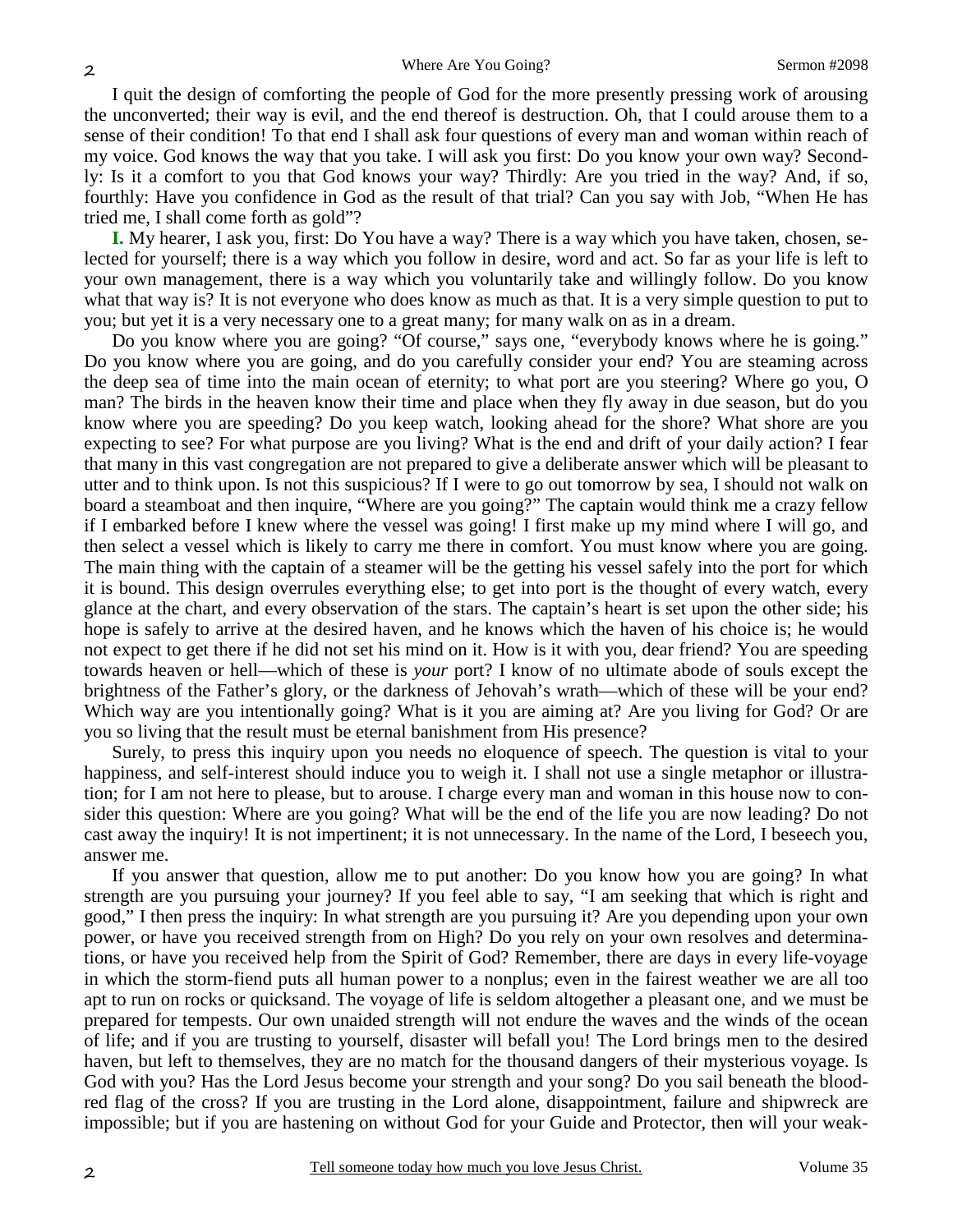#### Sermon #2098 Where Are You Going?

ness and folly be made clear before long to your inevitable ruin! You may put on all steam and forge ahead in the teeth of the wind; but all in vain—you will never reach the fair havens.

Are there any here who decline to answer my question? Will you not tell us where you are going? When a great vessel is crossing the sea and another comes within sight, they propose the question, "Where are you bound?" If the other vessel took no notice, gave no answer whatever, it would look suspicious. A craft that will not say where it is going! We don't like the looks of it. If one of Her Majesty's vessels happened about, and it challenged a sail, and received no reply to the question, "To what port are you bound?" I think they would fire a shot across her bow and make her heave to, till she did answer. Might not the silent craft prove to be a pirate? When a man confesses that he does not know where he is going, or what his business may be, the policeman concludes that he is probably going where he ought not to go, and has business on hand which is not what it should be. If you are afraid to consider your future, your fear is a bad omen. The tradesman who is afraid to look into his accounts will before long have them looked into for him by an officer from the Bankruptcy Court. He that dares not see his own face in the glass must be an ugly fellow; and you that dare not behold your own characters, have bad characters! Not know where you are going? Ah me, do you wish to find yourselves in hell all of a sudden? Would you, like the rich man, lift up your eyes in hopeless misery? I am suspicious of you who cannot tell where you are going; and I wish you would be suspicious of yourselves. You who do not like self-examination are the persons who need it most; you who shun awkward questions are the very people who need to face them. I usually speak out pretty plainly—and those of you who are used to me are not displeased. But sometimes strange hearers are offended and say that they will not come to be spoken to in such a fashion. Ah, my friend! Your ill humor shows that you are in an ill condition, and do not care to be corrected! If you were honestly desirous to be set right, you would like straight talk and honest rebukes; do you prefer to go to a doctor who is known to say, "There is not much the matter—a little change, and a dose of medicine will soon put you all right"? Do you pay your guineas to be flattered? No! The man who is wise wants to know the truth, however alarming that truth may be; the man, who is honest and hopeful, desires a thorough examination, and invites the preacher to deal truthfully with him, even if the result should cause distress of mind. If you decline to see where you are going, it is because you are going down into the pit. If you decline to answer the question: What is your way? I fear your way is one that you cannot defend, whose end will cause you endless lament.

Is anyone here compelled to say, "I have chosen the evil road"? Remember, the Lord knows the way that you take. I am anxious that you should, yourself, know the truth about your condition and prospects. I dread much your going on in ignorance. I wish every man here who is serving Satan to be aware that he is doing it. "If Jehovah is God, follow Him: but if Baal, then follow him"; be hearty one way or the other. If you have chosen the service of sin, acknowledge it like a man, to yourself, at least. Choose your way of life in broad daylight; if you propose to die without hope in Christ, say as much; if you resolve to let the future happen as it may, and to run all risks, then put down in black and white your daring resolution; if you believe that you shall die like a dog and see no hereafter, do not at all conceal from yourself your doggish degradation, but be true to your own choice. If you choose the way of evil pleasures, do it deliberately, and after weighing all that can be said on the other side.

But there is this comfort to me, if it does not comfort you—that if you have chosen the wrong way, that choice need not stand. The grace of God can come in and lead you at once to reverse your course. Oh, that you may now say, "I had not thought of it, but I certainly am going in the wrong direction, and God helping me, I will not go an inch further!" Through our Lord Jesus Christ the past can be forgiven; and by the power of the Holy Spirit the present and the future can be changed! The grace of God can lead you to turn away from that which you have eagerly followed, and cause you to seek after that which you have disregarded. Oh, that today your cry might be, "For holiness and heaven!" You have not been up to now on the Lord's side, but now enlist in the army of the Lord Jesus. I would gladly stay your vessel in her evil voyage; I am firing a shot across your bow; I solemnly warn you to consider your ways. Think, what will the end of these things be? Break off your sins by righteousness; for it is time to seek the Lord. "Turn you, turn you; why will you die, O house of Israel?" This is the voice of God's own word to you: hear it and be admonished, and God helping you turn at once!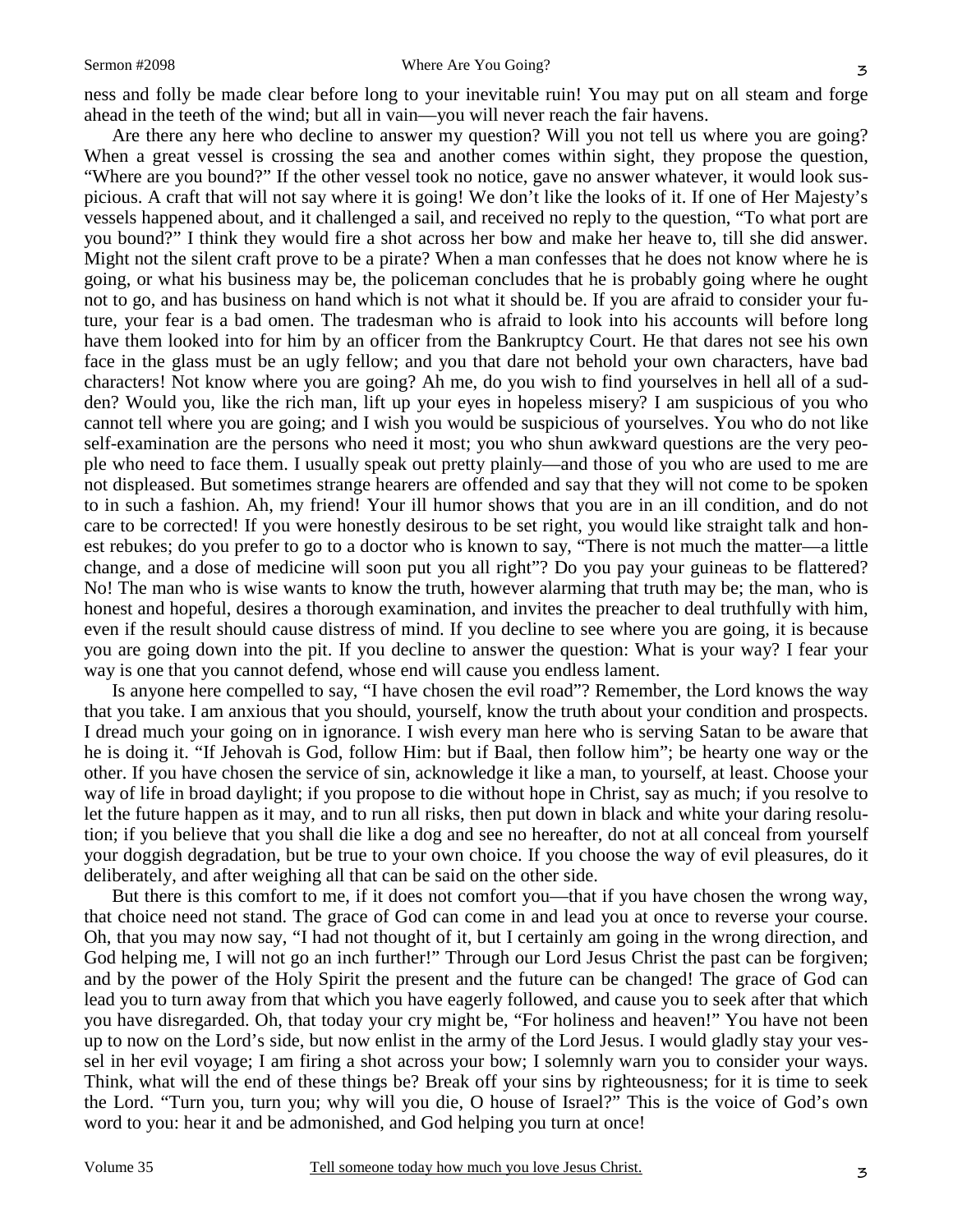But, my friend, are you drifting? Do you say, "I am not distinctly sailing for heaven, neither am I resolutely steering in the other direction; I do not quite know what to say of myself"? Are you drifting, then? Are you like a vessel which is left to the mercy of the winds and the waves? Ignoble condition! Perilous case! What? Are you no more than a log on the water? I should not like to be a passenger in a vessel which had no course marked out on the chart, no pilot at the wheel, no man at watch! Surely, you must be derelict, if not water-logged, and you will come to a total wreck before long. Yours is a dark prospect. Some time ago, I read in a paper of a gentleman being brought up before the magistrate. What was the charge against him? "Nothing very serious," you will say. He was found wandering in the fields. He was asked where he was going, and he said he was not going anywhere. He was asked where he came from, and he said he did not know. They asked him where his home was, and he said he had none. They brought him up for wandering as—what?—a dangerous lunatic! The man who has no aim or object in life but just wanders about anywhere or nowhere, acts like a dangerous lunatic, and assuredly he is not morally sane. What? Am I aiming at nothing? Have I all this machinery of life, making up a vessel more wonderful than the finest steamboat, and am I going nowhere? My heartthrobs are the pulsing of divinely-arranged machinery—do they beat for nothing? Do I get up every morning and go about this world and work hard, and all for nothing which will last? As a being created of God for noble purposes, am I spending my existence in a purposeless manner? How foolish! Why, surely, I have need, like the prodigal, to come to myself; and if I do come to myself, I shall ask myself: Can it be right that I should thus be wasting the precious gifts of time and life and power? If I were nothing, it would be congruous that I should aim at nothing; but, being a man, I ought to have a high purpose and to pursue it heartily. Do not say that you are drifting; it is a terrible answer, implying grievous danger and casting a suspicion upon your sanity. If you have reason, use it in a reasonable way, and do not play the fool.

But can you say, "Yes, I am bound for the right port"? It may be that your accents are trembling with a holy fear; but none the less I am glad to hear you say as much. I rejoice if you say, "Christ commands me; I am trusting to His guidance; He is my way, my life, my end." Dear friend, I congratulate you! We will sail together, as God shall help us, under the convoy of our Lord Jesus, who is the Lord High Admiral of the sea of life. We will keep with His squadron till we cast anchor in the glassy sea. But now that you know your way, and are assured that you are on the right tack, put on all steam; exert your strength in the work to which your life is consecrated. Waste not a single moment! Let no energy lie dormant, arouse every faculty! If you are serving the Lord, serve Him with all your might. Is it not written, "You shall love the Lord your God with all your heart, and with all your soul, and with all your mind, and with all your strength"? Those words sound to me like great strokes of the soul's paddle wheels! They urge us to press forward in the holy voyage! Brothers and sisters, we must run, for our life is to be a race; it must be hard running, too. "Let us lay aside every weight and the sin which does so easily beset us, and let us run with patience the race that is set before us." If we really are on the right way, let us press forward with all our powers, and may God help us that we may win the prize! Answer this first question, and know for sure whose you are, and where you are, and where you are going.

**II.** Secondly, IS IT A COMFORT TO YOU THAT GOD KNOWS YOUR WAY? Solemnly, I believe that one of the best tests of human character is our relation to the great truth of God's omniscience. If it startles you that God sees you, and then you ought to be startled; if it delights you that God sees you, you may reasonably conclude that there is within your heart that which is right and true, which God will approve of. You are among those who know the truth, for you come to the light and cry, "Search me, O God." Allow me to apply the test to you now, by asking what you think of the truth of God that the Lord knows you altogether. Remember, if your heart condemns you, God is greater than your heart and knows all things. But if your heart condemns you not, then have you confidence towards God.

Dear friend, it is quite certain that God does know the way that you take. The Hebrew may be read, "He knows the way that is in me," from which I gather that the Lord not only knows our outward actions, but our inward feelings. He knows our likes and dislikes, our desires and our designs, our imaginations and tendencies; He knows not only what we do, but what we would do if we could. He knows which way we would go if the restraints of society and the fear of consequences were removed. And that, perhaps, is a more important proof of character than the actions of which we are guilty! God knows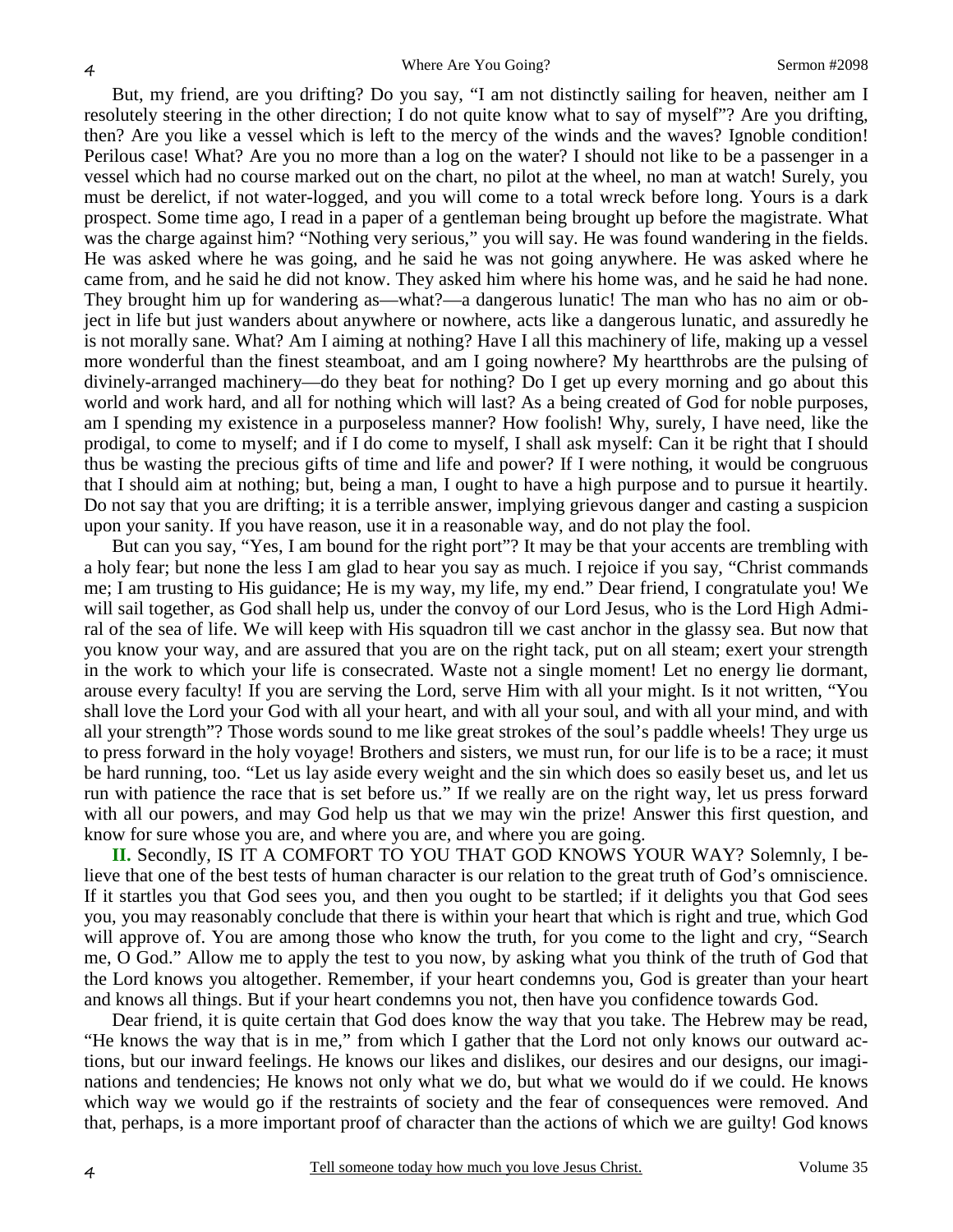what you think of, what you wish for, what you are pleased with—He knows not only the surface of your character but the secret heart and core of it. The Lord knows you altogether! Think of that. Does it give you any joy, this morning, to think that the Lord thus reads all the secrets of your bosom? Whether you rejoice therein or not, so it is, and ever will be!

The Lord knows you approvingly if you follow that which is right. He knows them that put their trust in Him. That is to say, He approves of them. If there is in you even a faint desire towards God, He knows it, and looks with pleasure upon it; if you practice private prayer, if you do good by stealth, if you conquer evil passions, if you honor Him by patience, if you present gifts to Him which nobody ever hears of—He knows it all, and He smiles upon it. Does this give you pleasure, greater pleasure than if men praised you for it? Then it is well with you; but if you put the praise of men before the approval of God, you are in an evil way! If you can say this morning, "I am glad that He knows what I do, for His approval is heaven to me," then conclude that there is a work of grace in your heart, and that you are a follower of Jesus.

God knows your way, however falsely you may be represented by others. Those three men who had looked so askance upon Job, accused him of hypocrisy and of having practiced some secret evil. But Job could answer, "The Lord knows the way that I take." Are you the victim of slander? The Lord knows the truth; though you have been sadly misunderstood, if not willfully misrepresented by ungenerous persons, yet God knows all about you. And His knowledge is of more importance than the opinions of dying men! If you are not afraid to put your character and profession before the eyes of the Lord, you have small reason for disquietude, though all men should cast out your name as evil.

The Lord knows the way that you take, though you could not yourself describe that way. Some gracious people are slow of speech, and they have great difficulty in saying anything about their soul affairs. Coming to see the elders of the church is quite an ordeal; I am half afraid that they even feel it a trial to see me, poor creature that I am. They are timid in speech, though they would be bold in act; they could *die* for Jesus, but they find it hard to *speak* for Him. Their heart is all right, but when they begin to talk, their tongue fails them; they are unable to describe their conversion, though they feel it; they love repentance but can barely describe their own repenting. They have believed in the Lord Jesus, but it would puzzle them to tell what faith is. Trembling one, fall back on this—"He knows the way that I take." If I cannot express my faith, yet He accepts it—if I cannot describe His work in my soul, yet He discerns the work of His own hands!

Another great mercy is that God knows the way we take when we hardly know it ourselves. There are times with the true children of God, when they cannot see their way, nor even take their bearings. It is not every saint that knows his longitude and latitude. No, it is not every saint that is sure that he is a saint! We have to ask, "Is my repentance real? Is my faith true? Have I really passed from death to life? Am I the Lord's own?" I do not wish you to be in such a state—it is a pity that such a question should be possible. But I know full well that many sincere saints are often put to the question, and not altogether without reason. Herein is comfort—the Lord knows His children, and He knows the truth of their graces, the preciousness of their faith, the heavenliness of their life; for He is the former, the author of them all. He knows His own work and cannot be deceived. Therefore, dear friends, let us feel confident in God's knowledge of us, since He is greater than our hearts, and His verdict is more sure than that of conscience itself.

Once more, remember that at this very moment God knows your ways. He knows not only the way you have taken and the way you *will* take, but the way you are now choosing for yourself. He knows how you are acting towards the sermon you are hearing. It may be you conclude that the preacher is very tiresome. Be it so—but still the subject is one which ought to be pressed upon your consideration. Therefore, bear with me; but if you reply, "No, it is not that. But I do not want to be probed and pressed in this way." Well, the Lord knows that you are taking the way of resisting His Spirit and hardening your neck against rebuke. Do you like that fact? I think I hear one say, "I really wish to be right, but I am afraid I am not right; oh, that I could be made so!" God knows that feeling—breathe it into His ear in prayer. If you can say, "I am willing to be tested; I know to what port I am going; I am no pirate; I am bound for the New Jerusalem," then I rejoice! Well, well, the Lord knows; He dearly sees your present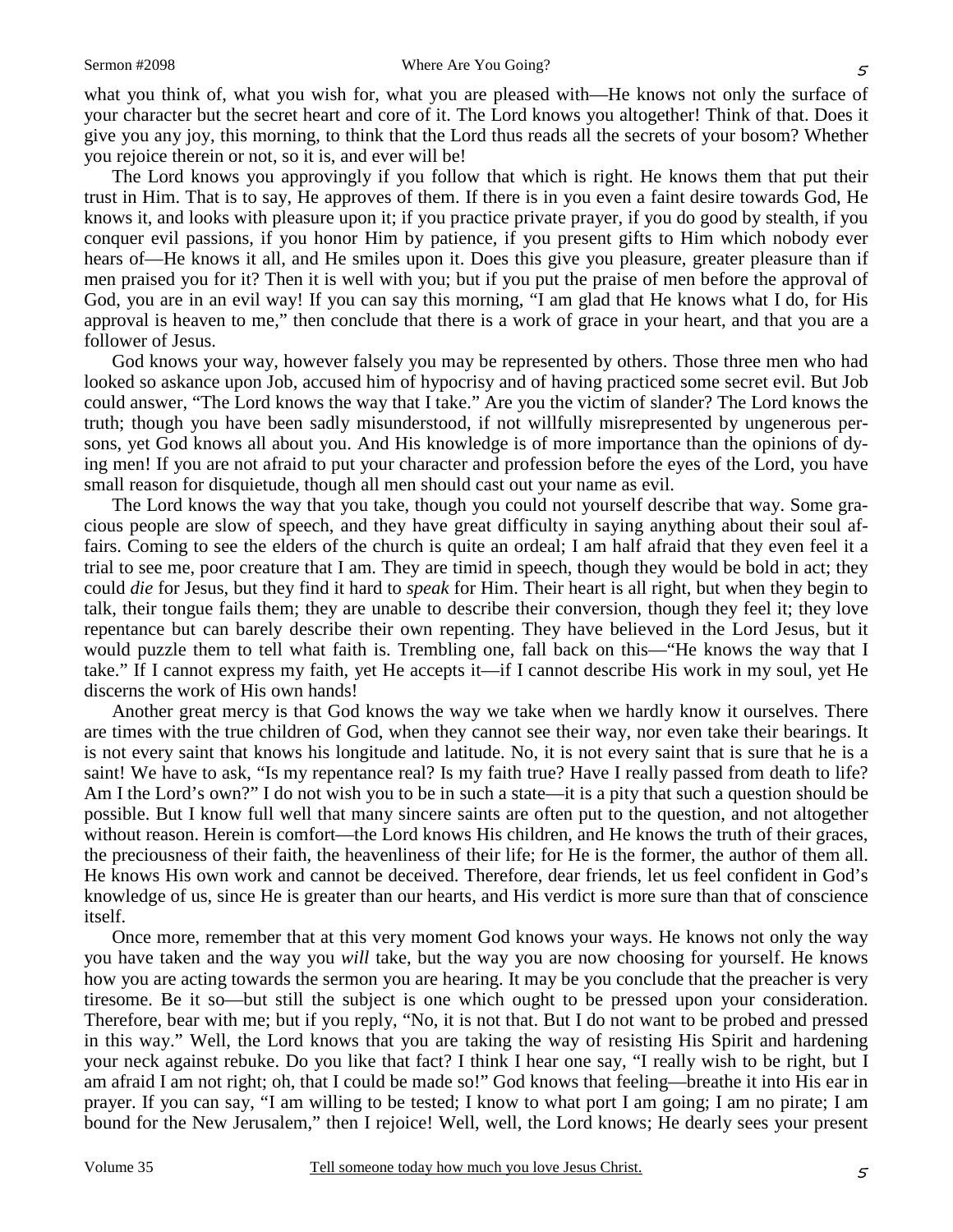thoughts, your present wishes, your present resolves; He knows your heart. Is that a comfort to you? If it is, well. But if it saddens you that God should know your present condition, then be afraid, for there is something about you to be afraid of. He that sews fig leaves together, as Adam did, that he may hide himself from God, must know that he is naked. If he were clothed in the righteousness of the Lord Jesus, he would seek no concealment, but would be willing both to examine himself and to be examined of the Lord.

Thus have I handled these two questions: Do you know your way? Is it a comfort to you that God knows your way?

**III.** Thirdly, DO YOU MEET WITH TRIALS IN THE WAY? I anticipate your answer. Out of the many here present, not one has been quite free from sorrow. I think I hear one saying, "Sir, I have had more trouble since I have been a Christian than I ever had before." I met with such a case the other day; a man said to me, "I never went to a place of worship for many years and I always seemed to prosper. At last I began to think of divine things, and I attended the house of God. But since then I have had nothing but trouble." He did not murmur against God, but he did think it very strange. Friend, listen to me. These troubles are no indication that you are in the wrong way! Job was in the right way and the Lord knew it; and yet He allowed Job to be very fiercely tried.

Consider that there are trials in *all* ways. Even the road to destruction, broad as it is, has not a path in it which avoids trial. Some sinners go over hedge and ditch to hell; if a man resolves to be a worldling, he will not find that the paths of sin are paths of peace! The wicked may well be ill at ease—for God walks contrary to them because they walk contrary to Him. No man, be he on the throne, or on the woolsack, or up in a mill, or down in a coal pit, can live without affliction! In a cottage near a wood there are troubles as well as in the palace by the sea. We are born to trouble—if you look for a world without thorns and thistles, you will not find it here.

Then, remember, the very brightest of the saints have been afflicted. We have in the Bible, records of the lives of believers. Can you remember the life of a single believer who lived and died without sorrow? I cannot. Begin with father Abraham—the Lord did try Abraham. Go on to Moses, a king in Israel. Were not his trials many and heavy? Remember David and all his afflictions. Come down to New Testament times. The apostles were so tried that one of them said, "If in this life only we have hope, we are of all men most miserable." Through much tribulation they reached their rest. If the saints of God confessed that theirs was a troublous way, you need not suppose that you are out of the road because your way is full of difficulty. Is there any ocean upon which a ship can sail in which it shall be quite sure that no storms will arise? Where there is sea there may be storms; and so where there is life there will be changes, temptations, difficulties, and sorrows.

Trials are no evidence of being without God—many trials come *from* God. Job says, "When He has tried me." He sees God in his afflictions. The devil actually worked the trouble, but the Lord not only permitted it, but He had a design in it. Without the divine concurrence, none of his afflictions could have happened. It was God that tried Job, and it is God that tries us! No trouble comes to us without divine permission. All the dogs of affliction are muzzled until God sets them free. No, against none of the seed of Israel can a dog move its tongue unless God permits. Troubles do not spring out of the ground like weeds that grow anywhere, but they grow as plants set in the garden. God appoints the weight and number of all our adversities. If He declares their number ten, they cannot be eleven; if He wills that we bear a certain weight, no one can add half an ounce more. Since every trial comes from God, afflictions are no evidence that you are out of God's way.

Besides, according to the text, these trials are tests—"When He has *tried* me." The trials that came to Job were made to be proofs that the patriarch was real and sincere. Did not the enemy say—"Have not You made an hedge about him, and about his house, and about all that he has on every side? You have blessed the work of his hands, and his substance is increased in the land; but put forth Your hand now and touch all that he has, and he will curse You to Your face." The devil will have it that as dogs follow men for bones, so do we follow God for what we can get out of Him. The Lord lets the devil see that our love is not bought by temporal goods; that we are not mercenary followers but loving children of the Lord, so that under dire suffering we exclaim, "Though He slay me, yet will I trust in Him." By the en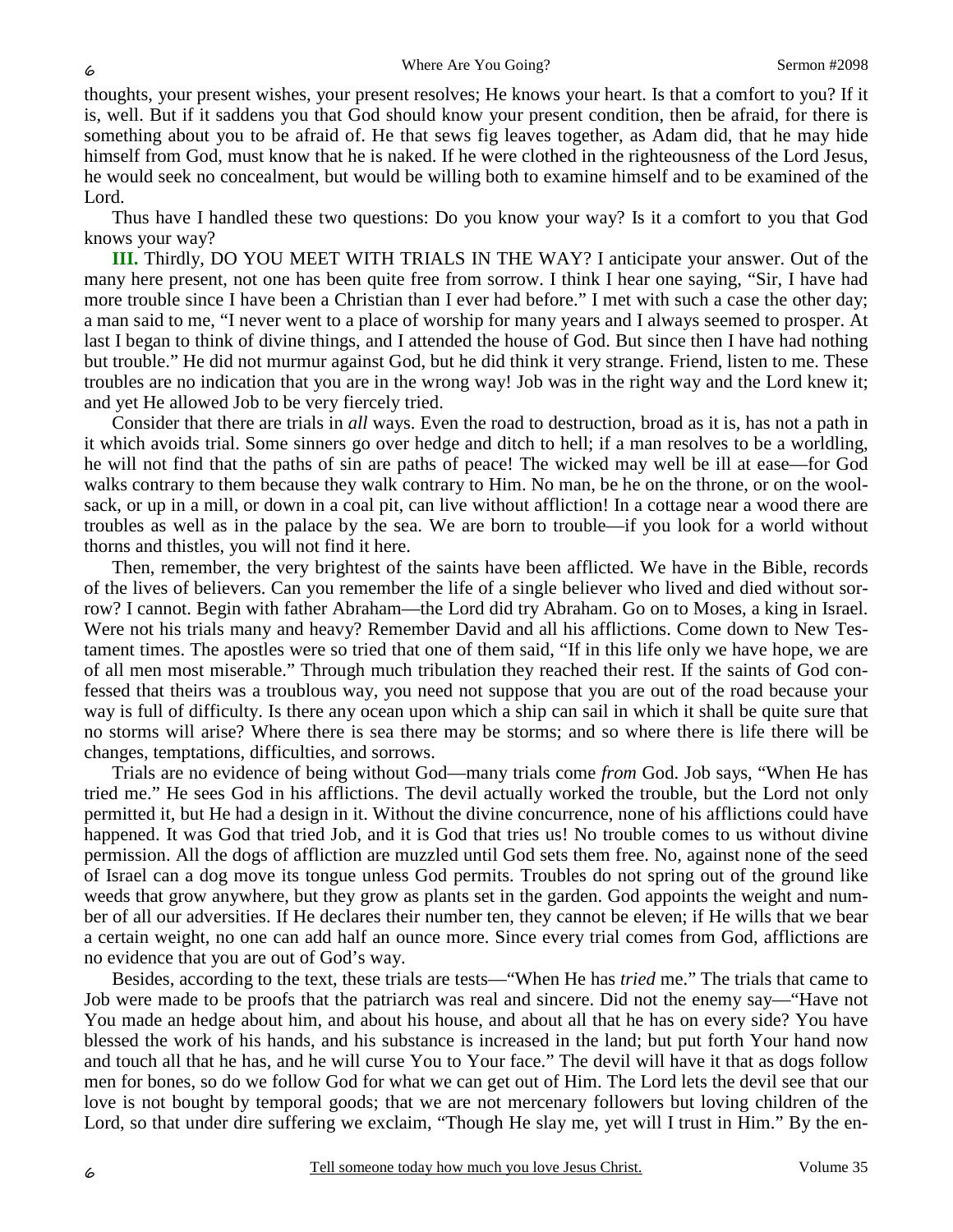durance of grief, our sincerity is made manifest—and it is proven that we are not mere pretenders but true heirs of God!

Once more upon this point—if you have met with troubles, remember they will come to an end. The holy man in our text says, "When He has tried me." As much as to say, He will not always be doing it. There will come a time when He will have done trying me. Beloved, put a stout heart to a steep hill and you will climb it before long; put the ship in good trim for a storm, and though the winds may howl for a while, they will at length sob themselves asleep; there is a sea of glass for us after the sea of storms. Only have patience and the end will come. Many a man of God has lived through a hundred troubles when he thought one would kill him; and so will it be with you. You young beginners, you that are bound for the kingdom but have only lately started for it, be not amazed if you meet with conflicts. If you very soon meet with difficulties, be not surprised; let your trials be evidence to you that you are in the right, rather than that you are in the wrong way: "for what son is he whom the Father chastens not?" He that will go to hell will find many to help him there, but he that will go to heaven may have to cut his way through a host of adversaries! Pluck up your courage. The rod is one of the tokens of the child of God. If you were not God's child you might be left unchastened; but inasmuch as you are dear to Him, He will whip you when you disobey. If you were only a bit of common clay, God would not put you into the furnace. But as you are gold, and He knows it, you must be refined; and to be refined it is necessary that the fire should exercise its power upon you. Because you are bound for heaven you will meet with storms on your voyage to glory.

**IV.** Fourthly, HAVE YOU CONFIDENCE IN GOD AS TO THESE STORMS? Can you say, in the language of the text, "When He has tried me, I shall come forth as gold"? If you are really trusting in Jesus; if He is everything to you, you may say this confidently; for you will find it true to the letter. If you have really given yourself up to be saved by divine grace, do not hesitate to believe that you will be found safe at the last. I do not like people to come and trust Christ with a temporary faith as though He could keep them for a day or two, but could not preserve them all their lives. Trust Christ for everlasting salvation—mark the word "everlasting." I thank God, that when I believed in His Son, Jesus Christ, I laid hold upon *final perseverance*—I believed that where He had begun a good work, He would carry it on and perfect it in the day of Christ. I believed in the Lord Jesus, not for a year or two but for all the days of my life and to eternity! I want your faith to have a hand of that kind, so that you grasp the Lord as your Savior to the uttermost; I cannot tell what troubles may come, nor what temptations may arise, but I know in whose hands I am, and I am persuaded that He is able to preserve me, so that when He has tried me, I shall come forth as gold. I go into the fire, but I shall not be burned up in it—"I shall come forth." Like the three holy children, though the furnace was heated seven times hotter, yet the Son of Man will be with me in the furnace, and "I shall come forth," with not even the smell of fire upon me! Yes, "I shall come forth," and none can hinder me. It is good to begin with this holy confidence and to let that confidence increase as you get nearer to the recompense of the reward. Has He not promised that we shall never perish? Shall we not, therefore, come forth as gold?

This confidence is grounded on the Lord's knowledge of us. "He knows the way that I take"; therefore, "when He has tried me, I shall come forth as gold." If something happened to us of which the Lord had not foreseen and provided for, we might be in great peril, but He knows our ways even to the end, and is prepared for its rough places. If some amazing calamity could come upon us which the Lord had not reckoned upon, we might well be afraid of being wrecked; but our Lord's foreseeing eyes have swept the horizon and prepared us for all weathers; He knows where storms do lurk and cyclones hide away; and He is at home in managing tempests and tornadoes. If His far-seeing eyes have spied out for us a long sickness, and a gradual and painful death, then He has prepared the means to bear us through. If He has looked into the mysterious unknown of the apocalyptic revelation and seen unimaginable horrors and heart-melting terrors, yet He has forestalled the necessity which He knows is coming on; it is enough for us that our Father knows what things we have need of, and "when He has tried us, we shall come forth as gold."

This confidence must be sustained by sincerity. If a man is not sure that he is sincere, he cannot have confidence in God. If you are a bit of gold and know it, the fire and you are friends! You will come forth